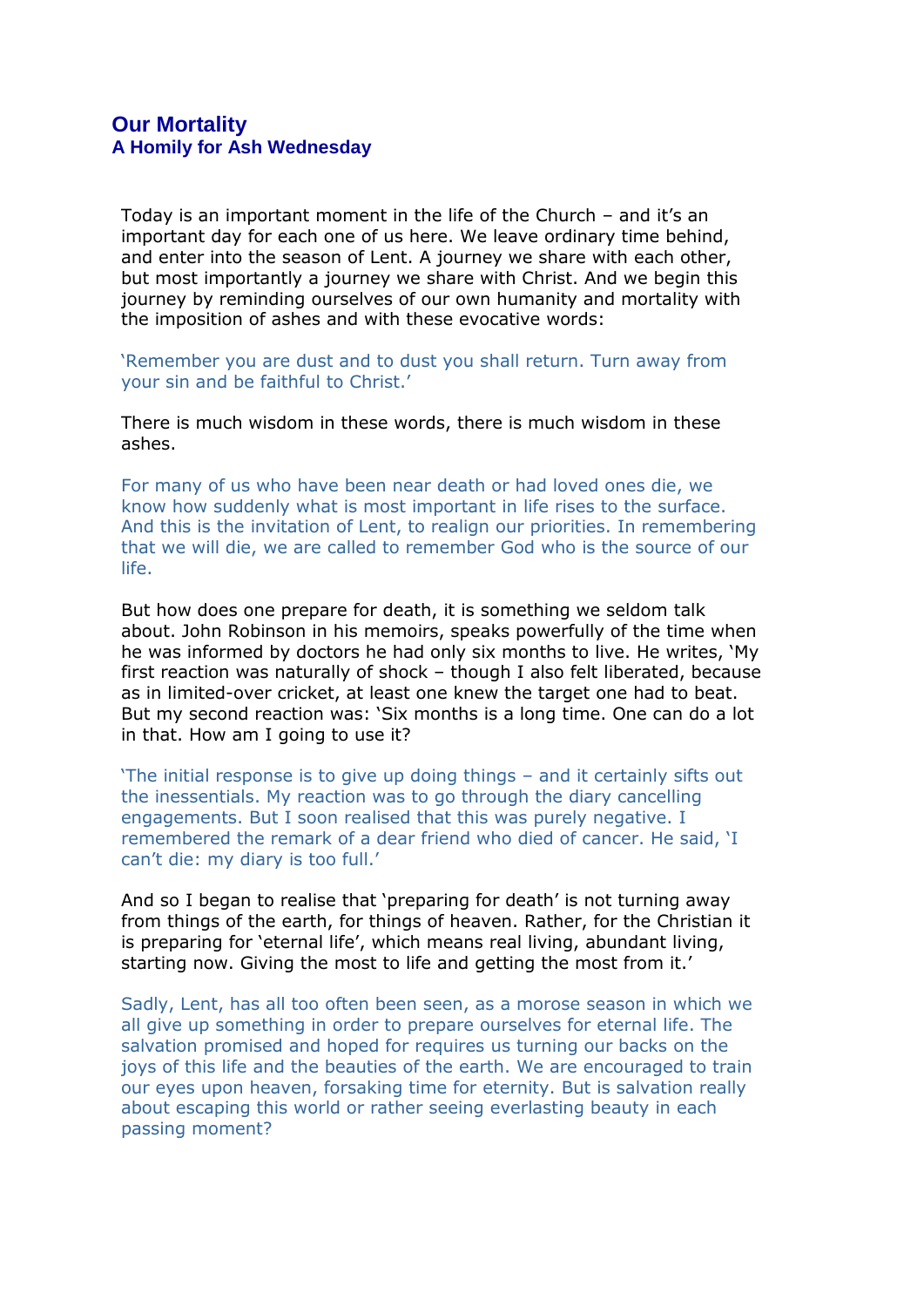Plato once described time as the moving image of eternity. We are constantly dying, but we are also constantly living as we reflect God's vision in the world of the flesh. This day, this moment, is a "thin place," for God is with us, revealed in flesh, blood, and healing touch.

And so to today's gospel reading...

It is either a mean streak or a sadistic sense of humor that causes the lectionary to assign this text for Ash Wednesday. What were they thinking when they paired this text about private and discreet spirituality with today's very public ashing ritual?

Well, may I suggest that even in the most private of rooms there is dust, there is dirt, there is the stuff of life.

Have you ever been up to the loft without coming away with some smudge on your face, or hands, or clothes just because you have been up there? And the further you enter, the greater likelihood is the dirtier you will get.

And may I suggest it is the same with prayer and with life. The more we pray, the more we realise our own failings and faults, but we also become more aware of our cares and concerns. Our commitments - the things that really matter to us, the things that shape us and form us. Deep within all of us, there is plenty of dirt, but there is also plenty of earth, plenty of the stuff of life, plenty to treasure.

So this year, as well as giving some things up for lent, I am also keen to rediscover some of the treasure, some of the stuff of life, that is a part of who I am, but for one reason or another, I've neglected or forgotten about. And one of those things is exercise and in particular, jogging. I love running, it makes me feel better, both physically and mentally, but these last few months it's fallen a bit by the wayside. And so, I've bought a new pair of running shoes. At the moment, they are still in the box, in pristine order, and haven't yet been taken out of their original package. They are lifeless, they have no story, no marks, no mud. But as soon as I start running, they'll get dirty. The tread will change, they will take shape.

And so it is with our prayer, and with our lives, whether individually or corporately, we need not be afraid of the dark or the dirt. In a way, the darkness and dirt that we encounter , not only makes us who we are, but is also a measure of our commitment. Just as a race is there to be run, so life is there to be lived.

So, in a few moments, as we pause to contemplate our mortality and receive the sign of the cross in ash, 'let us not be afraid, but give thanks for the gift of life'. Yes, we are dust, but we are earthly dust, wonderfully human and wonderfully made.

And my prayer for each one of us, is that this Lent, we will all grow closer to Christ, our companion and inspiration, who knows something of